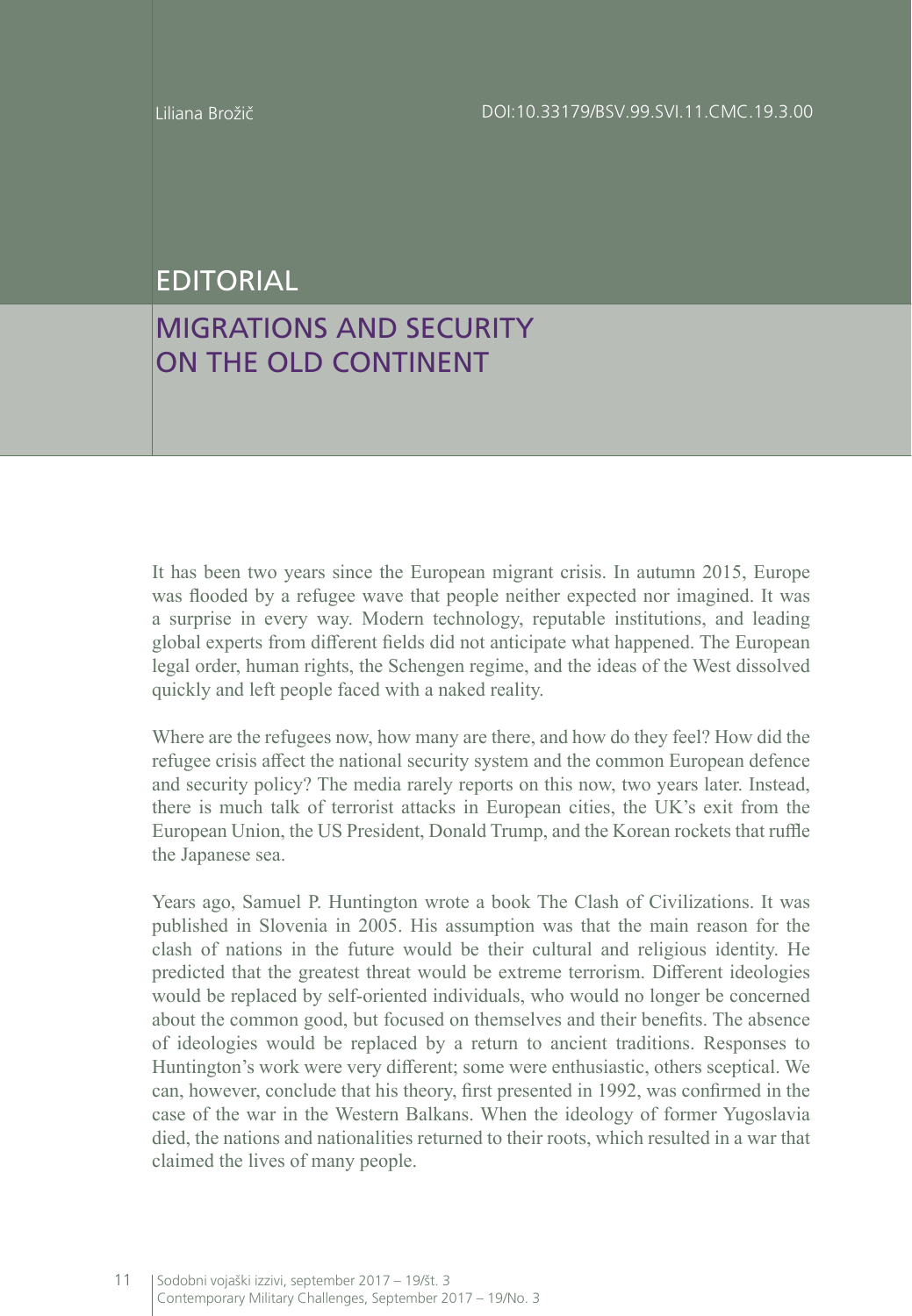Robert D. Kaplan also wrote about the fact that the Western Balkans is a crossroads of different cultures. The most famous of his works is Balkan Ghosts, in which Kaplan examines in detail the historical and cultural turbulence in the immediate neighbourhood of the cradle of Western civilization, which has been the driving force behind the development of the West for the past two thousand years.

This issue of Contemporary Military Challenges is therefore interested in what is new on the Old Continent, emphasizing security, defence and the military.

In his article *Geostrategic Shifts in Contemporary Europe*, **Uroš Tovornik** examines the geostrategic significance of the relationships between France, Germany and the United Kingdom, the countries that shaped the fate of Europe in the past. With the UK's decision to leave the European Union, the former classic geostrategic triangle can now turn into other decisive geostrategic links which could greatly change the Old Continent.

**József Kis Benedek** writes about the consequences of events in North Africa and the Middle East. In the recent past, some authors have wondered whether the Arab Spring would be followed by Arab Winter; however, what followed was the European migrant crisis and the escalation of terrorist attacks in Europe. In his article *Challenges Posed to the European Union by the Iraqi, Syrian and Libyan Crises*, the author focuses on the participation of foreign fighters in crisis areas, coming from Europe to aid.

*Economic Intelligence: an Inevitable Choice* is the title of an article written by **Laris Gaiser**. It stresses the urgent need for Slovenia to devote greater attention to this area in order to ensure greater benefits for its citizens. Slovenia has come a long way since 1991, but modern security guidelines stipulate that, besides classic tasks in the intelligence and security field, economic intelligence is also important. What is the situation in Slovenia and what else should we do?

For several years, the Slovenian Armed Forces have been involved in the international operation and mission in Bosnia and Herzegovina. Slovenia is accompanied by many other European Union member states, ensuring peace and order in the country. How long will this go on, and how successful are the international security forces in the area? It is this and some other questions that the authors **Ivana Boštjančič Pulko, Johanna Suhonen** and **Kari Sainio** try to answer in the article *Assessing the Planning and Implementation of the EU Missions and Operations: Case Study of EUFOR Althea in Bosnia and Herzegovina.*

Cybernetics, cyberspace and cyber attacks are commonly known terms of which much has been heard and read about recently. How well do we really know these terms? Is there a legal basis at the national level and how is this field regulated in the international environment? This is a challenge requiring strategic and concrete answers. One of the possible answers can be found in the article *Legality of Low-Intensity Cyber Operations under International Law* by **Pika Šarf**.